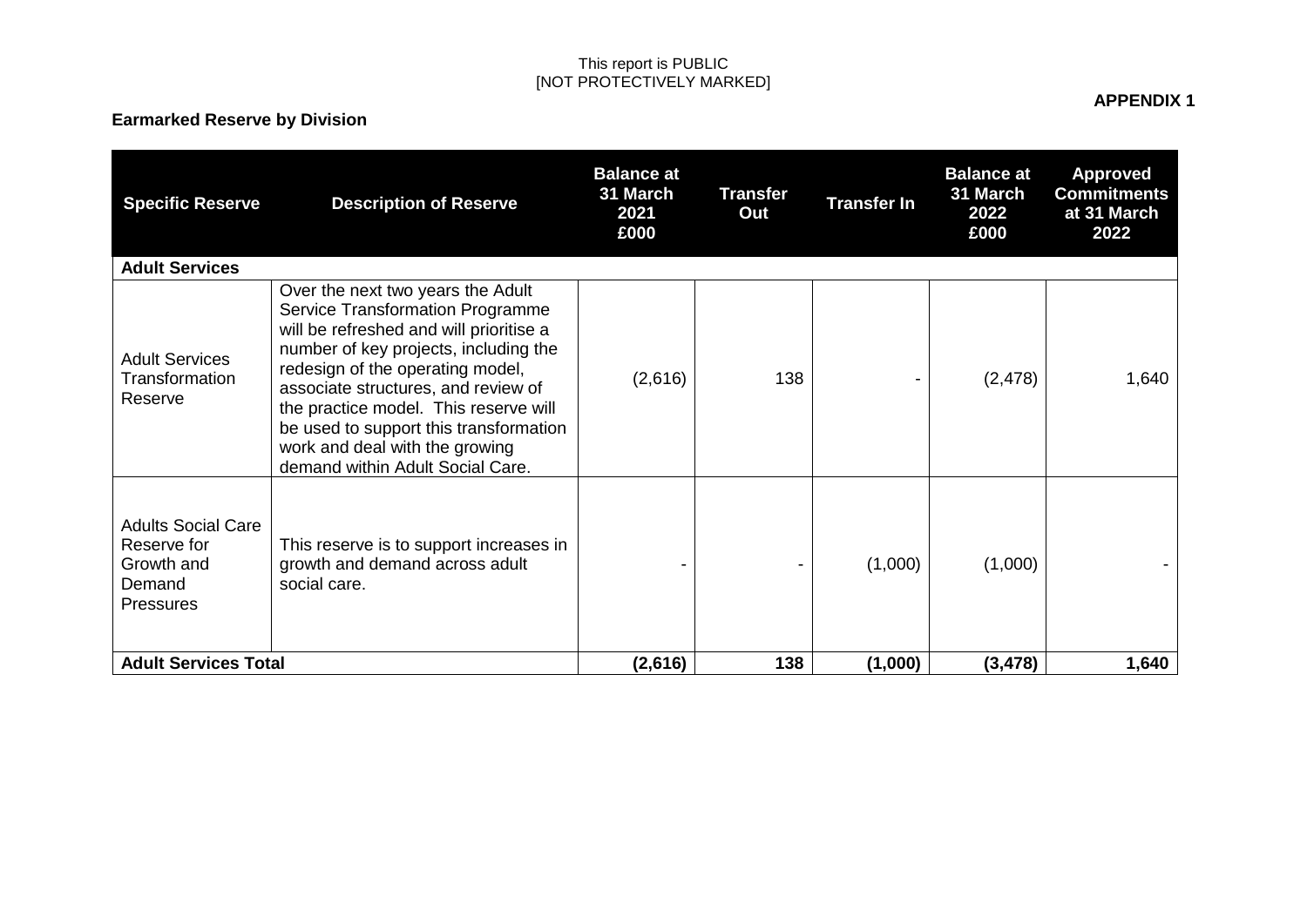# **Earmarked Reserve by Division**

| <b>Specific Reserve</b><br><b>Children's Services</b> | <b>Description of Reserve</b>                                                                                                                                                                                                                                                               | <b>Balance at</b><br>31 March<br>2021<br>£000 | <b>Transfer</b><br>Out | <b>Transfer In</b> | <b>Balance at</b><br>31 March<br>2022<br>£000 | <b>Approved</b><br><b>Commitments</b><br>at 31 March<br>2022 |
|-------------------------------------------------------|---------------------------------------------------------------------------------------------------------------------------------------------------------------------------------------------------------------------------------------------------------------------------------------------|-----------------------------------------------|------------------------|--------------------|-----------------------------------------------|--------------------------------------------------------------|
| Safeguarding<br>Partnership Board                     | To fund the Safeguarding Partnership<br>Board expenditure in future years.<br>This reserve is made up of<br>contributions from our partners<br>(Police, Clinical Commissioning<br>Group, Probation and Prospects) to<br>support the running costs of the<br>Safeguarding Partnership Board. | (206)                                         | 14                     |                    | (192)                                         |                                                              |
| <b>Children's Services Total</b>                      |                                                                                                                                                                                                                                                                                             | (206)                                         | 14                     |                    | (192)                                         |                                                              |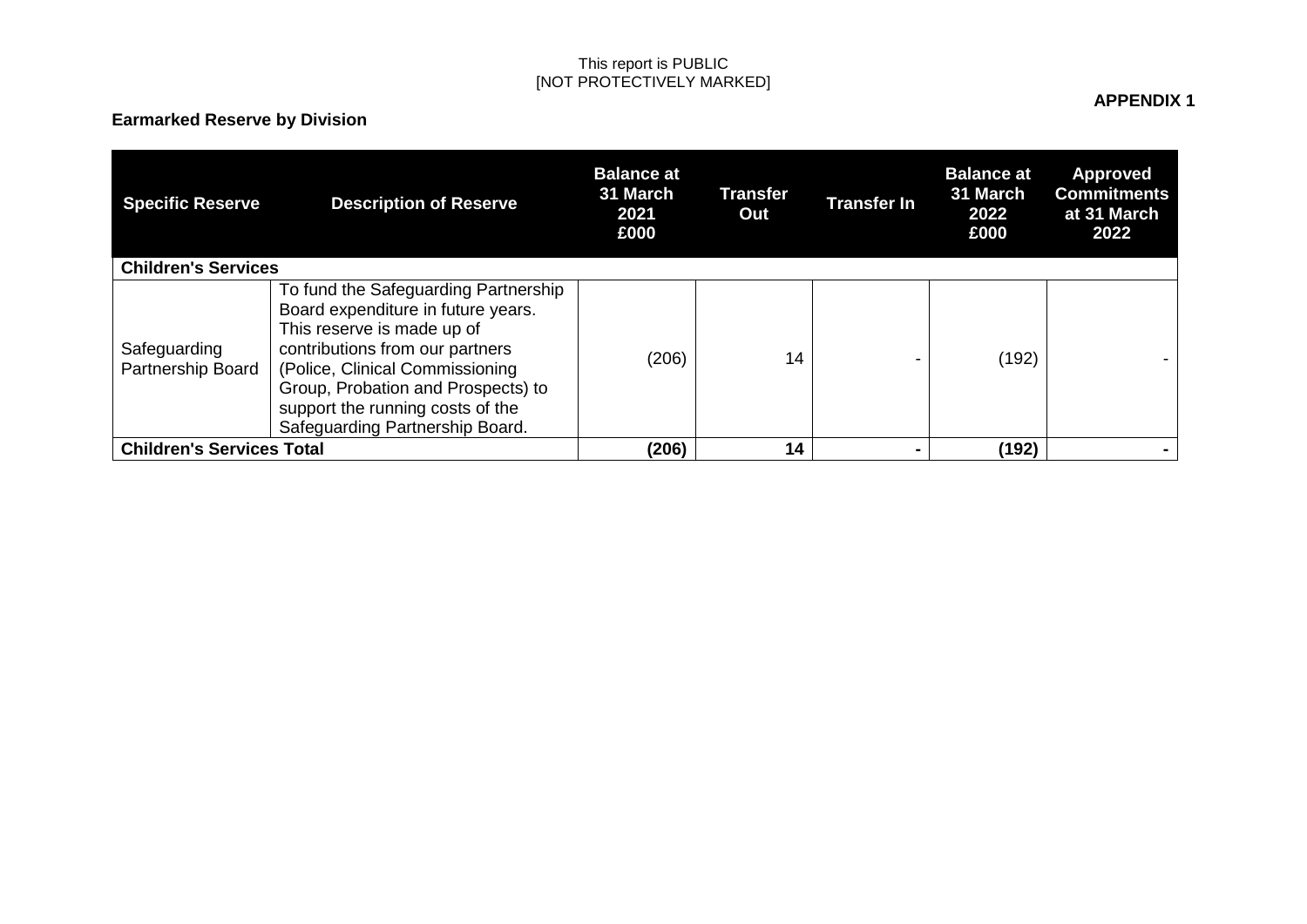# **Earmarked Reserve by Division**

| <b>Specific Reserve</b>                 | <b>Description of Reserve</b>                                                                                                                                                                                                                                                                                                    | <b>Balance at</b><br>31 March<br>2021<br>£000 | <b>Transfer</b><br>Out | <b>Transfer In</b> | <b>Balance at</b><br>31 March<br>2022<br>£000 | <b>Approved</b><br><b>Commitments</b><br>at 31 March<br>2022 |
|-----------------------------------------|----------------------------------------------------------------------------------------------------------------------------------------------------------------------------------------------------------------------------------------------------------------------------------------------------------------------------------|-----------------------------------------------|------------------------|--------------------|-----------------------------------------------|--------------------------------------------------------------|
| Corporate                               |                                                                                                                                                                                                                                                                                                                                  |                                               |                        |                    |                                               |                                                              |
| Transformation<br>Reserve               | To progress the Our Council<br><b>Transformation Strategy and</b><br>ultimately deliver greater efficiencies.                                                                                                                                                                                                                    | (2, 554)                                      | 453                    | (529)              | (2,630)                                       | 1,505                                                        |
| <b>Budget</b><br>Contingency<br>Reserve | Available to address in-year budget<br>pressures that cannot be addressed<br>from within existing service budgets.<br>Funds in this reserve have been<br>increased in previous years to support<br>risks associated with the budget,<br>including but not limited to the delivery<br>of challenging budget reduction<br>targets. | (4,964)                                       | 107                    | (2, 216)           | (7,073)                                       | 1,097                                                        |
| <b>Efficiency Reserve</b>               | Available to allow pump priming and<br>investment in new developments,<br>where the main aim is to generate<br>efficiencies in the future as supported<br>by a fully costed business case.                                                                                                                                       | (5,368)                                       | 84                     | (127)              | (5, 411)                                      | 308                                                          |
| Job Evaluation<br>Reserve               | To assist with the funding of the<br>implementation of new pay scales<br>arising from job evaluation, in addition<br>to equal pay costs that cannot be<br>charged to the provision.                                                                                                                                              | (1,000)                                       |                        |                    | (1,000)                                       | 1,000                                                        |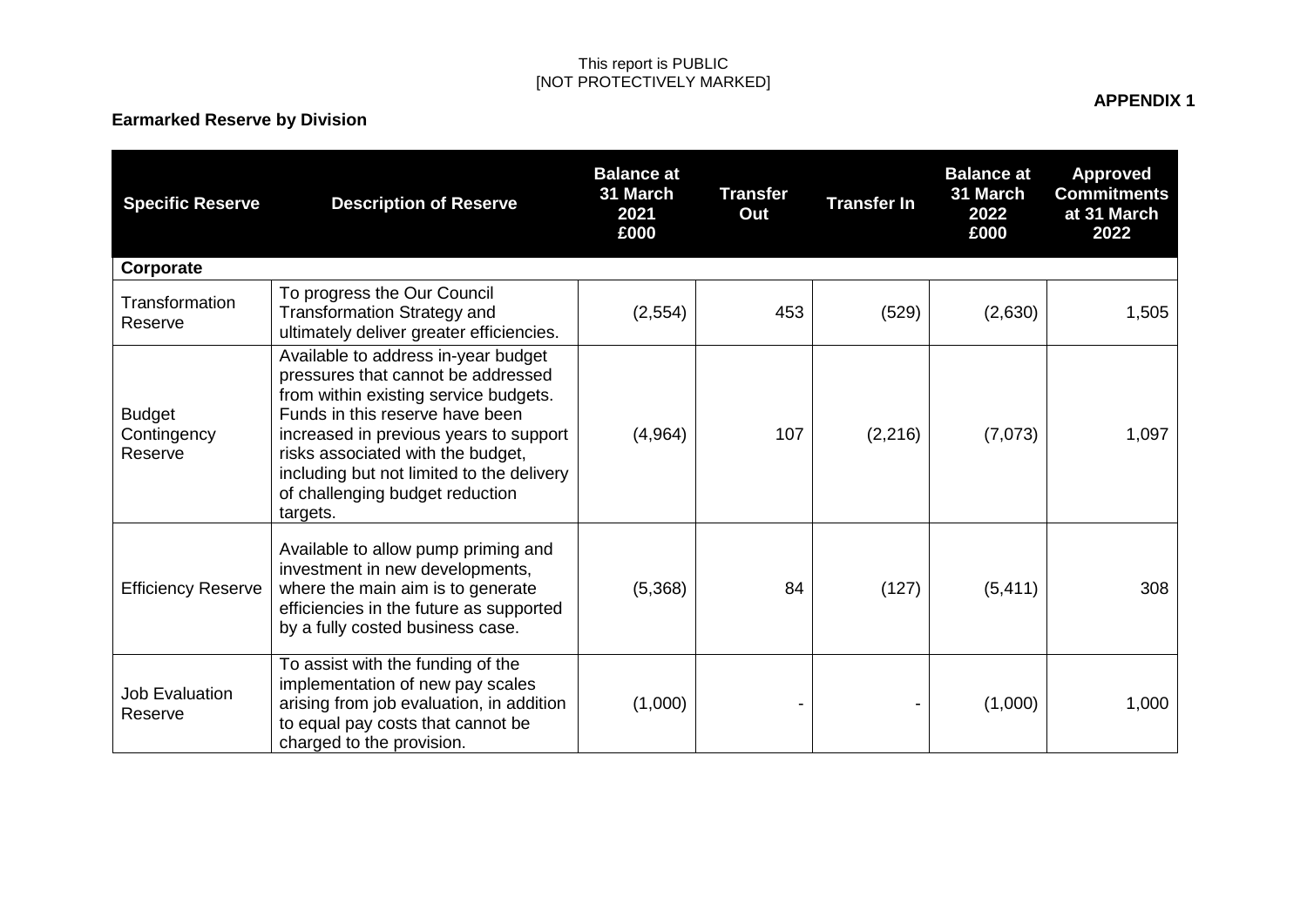# **Earmarked Reserve by Division**

| <b>Specific Reserve</b>                                  | <b>Description of Reserve</b>                                                                                                                                   | <b>Balance at</b><br>31 March<br>2021<br>£000 | <b>Transfer</b><br>Out | <b>Transfer In</b> | <b>Balance at</b><br>31 March<br>2022<br>£000 | <b>Approved</b><br><b>Commitments</b><br>at 31 March<br>2022 |
|----------------------------------------------------------|-----------------------------------------------------------------------------------------------------------------------------------------------------------------|-----------------------------------------------|------------------------|--------------------|-----------------------------------------------|--------------------------------------------------------------|
| Development<br>Reserve                                   | To fund feasibility works.                                                                                                                                      | (450)                                         | 156                    |                    | (294)                                         | 217                                                          |
| <b>Business Rates</b><br>Equalisation<br>Reserve         | To equalise the impact of the<br>fluctuation in business rates on the<br>Council's General Fund arising as a<br>result of revaluations and appeals.             | (1, 123)                                      | 1,100                  |                    | (23)                                          |                                                              |
| Treasury<br>Management<br>Equalisation<br>Reserve        | To support the revenue costs<br>associated with re-phasing in the<br>Capital Programme, such as interest<br>costs arising as a result of borrowing.             | (1,651)                                       |                        |                    | (1,651)                                       | 1,651                                                        |
| <b>Budget Strategy</b><br>Reserve                        | Funds in this reserve are available to<br>address reorganisation costs as a<br>result of the financial challenges faced<br>by the Council over the medium term. | (7, 569)                                      |                        |                    | (7, 569)                                      |                                                              |
| Community<br>Initiatives                                 | For a programme of positive<br>community based activities to engage<br>and develop young people.                                                                | (548)                                         |                        | (148)              | (696)                                         |                                                              |
| <b>Future Years</b><br><b>Budget Strategy</b><br>Reserve | Funds have been transferred into this<br>reserve to support the budget strategy<br>in future years.                                                             | (7, 461)                                      | 5,114                  | (11, 192)          | (13,539)                                      | 11,347                                                       |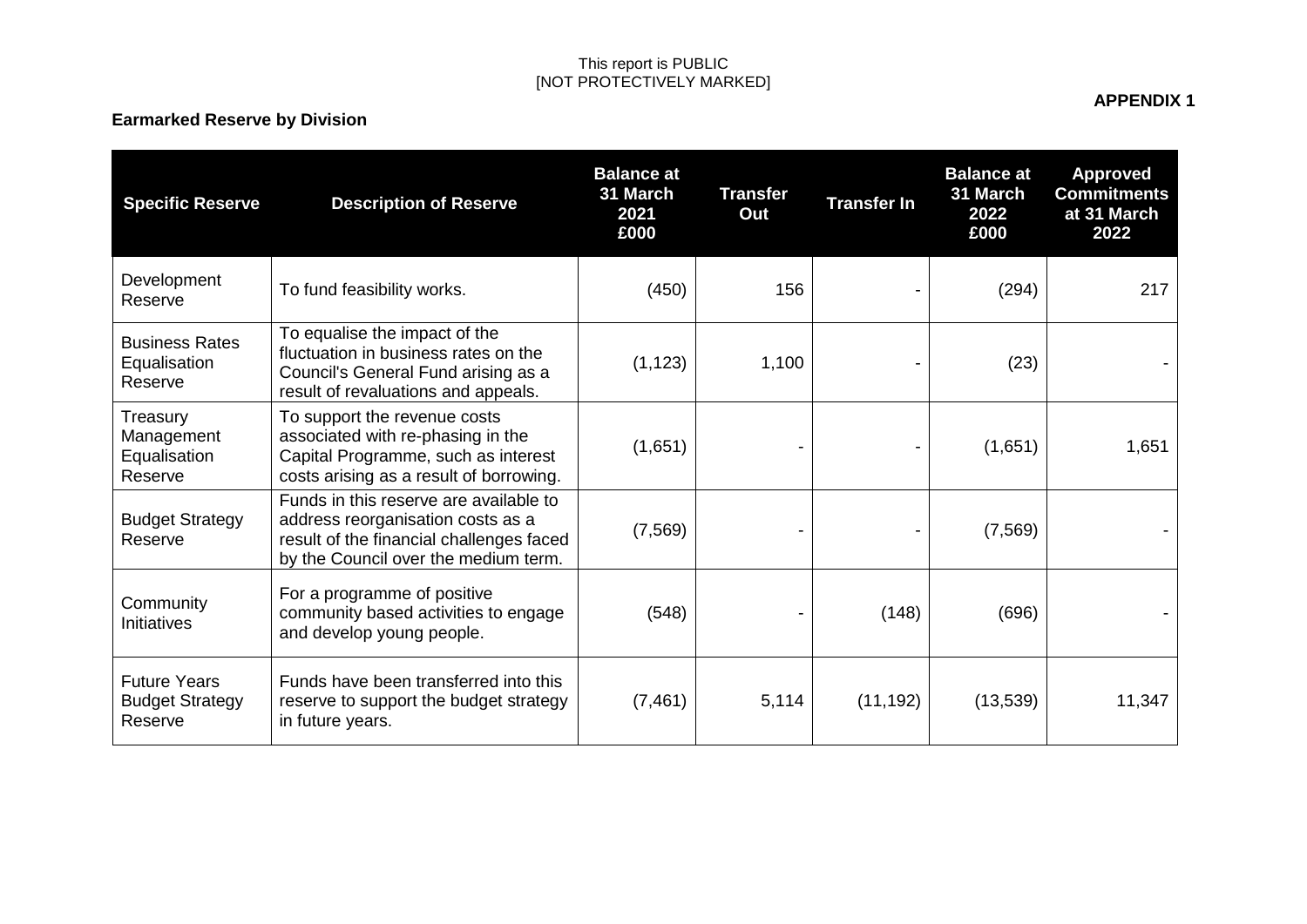# **Earmarked Reserve by Division**

| <b>Specific Reserve</b>                                             | <b>Description of Reserve</b>                               | <b>Balance at</b><br>31 March<br>2021<br>£000 | Transfer<br>Out | <b>Transfer In</b> | <b>Balance at</b><br>31 March<br>2022<br>£000 | <b>Approved</b><br><b>Commitments</b><br>at 31 March<br>2022 |
|---------------------------------------------------------------------|-------------------------------------------------------------|-----------------------------------------------|-----------------|--------------------|-----------------------------------------------|--------------------------------------------------------------|
| Our City Our Plan<br>Reserve<br>(previously<br>Recovery<br>Reserve) | This reserve is to support Our City,<br>Our Plan priorities | (3,000)                                       | 298             | (3,355)            | (6,057)                                       | 3,509                                                        |
| <b>Corporate Total</b>                                              |                                                             | (35, 688)                                     | 7,312           | (17, 567)          | (45, 943)                                     | 22,826                                                       |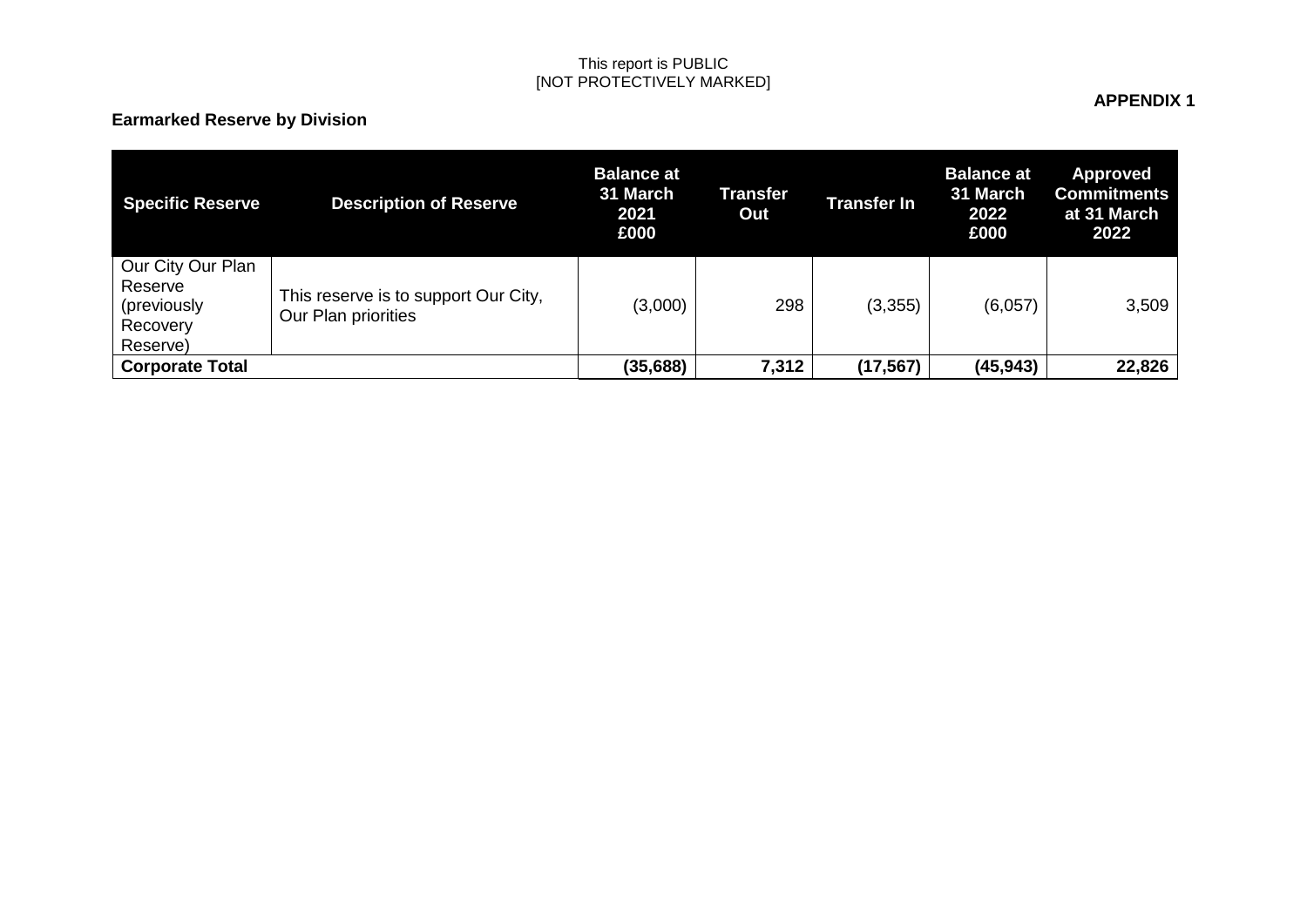# **Earmarked Reserve by Division**

| <b>Specific Reserve</b><br>Regeneration                        | <b>Description of Reserve</b>                                                                                                                                           | <b>Balance at</b><br>31 March<br>2021<br>£000 | Transfer<br>Out | <b>Transfer In</b> | <b>Balance at</b><br>31 March<br>2022<br>£000 | <b>Approved</b><br><b>Commitments</b><br>at 31 March<br>2022 |
|----------------------------------------------------------------|-------------------------------------------------------------------------------------------------------------------------------------------------------------------------|-----------------------------------------------|-----------------|--------------------|-----------------------------------------------|--------------------------------------------------------------|
| <b>Art Gallery</b><br>Touring<br><b>Exhibitions</b><br>Reserve | Following a review of reserves, this<br>reserve is no longer required. The<br>balance has been transferred into the<br><b>Budget Contingency reserve.</b>               | (6)                                           | 6               |                    |                                               |                                                              |
| Regeneration<br>Reserve                                        | To fund projects in support of<br>corporate regeneration priorities and<br>maintaining the city centre<br>development.                                                  | (2, 106)                                      | 481             | (489)              | (2, 114)                                      | 574                                                          |
| <b>Schools Arts</b><br><b>Service Reserve</b>                  | This reserve is made up of funds to<br>support educational art projects in<br>schools and the wider community,<br>which may lead to increased future<br>income streams. | (6)                                           |                 |                    | (6)                                           |                                                              |
| <b>Regeneration Total</b>                                      |                                                                                                                                                                         | (2, 118)                                      | 487             | (489)              | (2, 120)                                      | 574                                                          |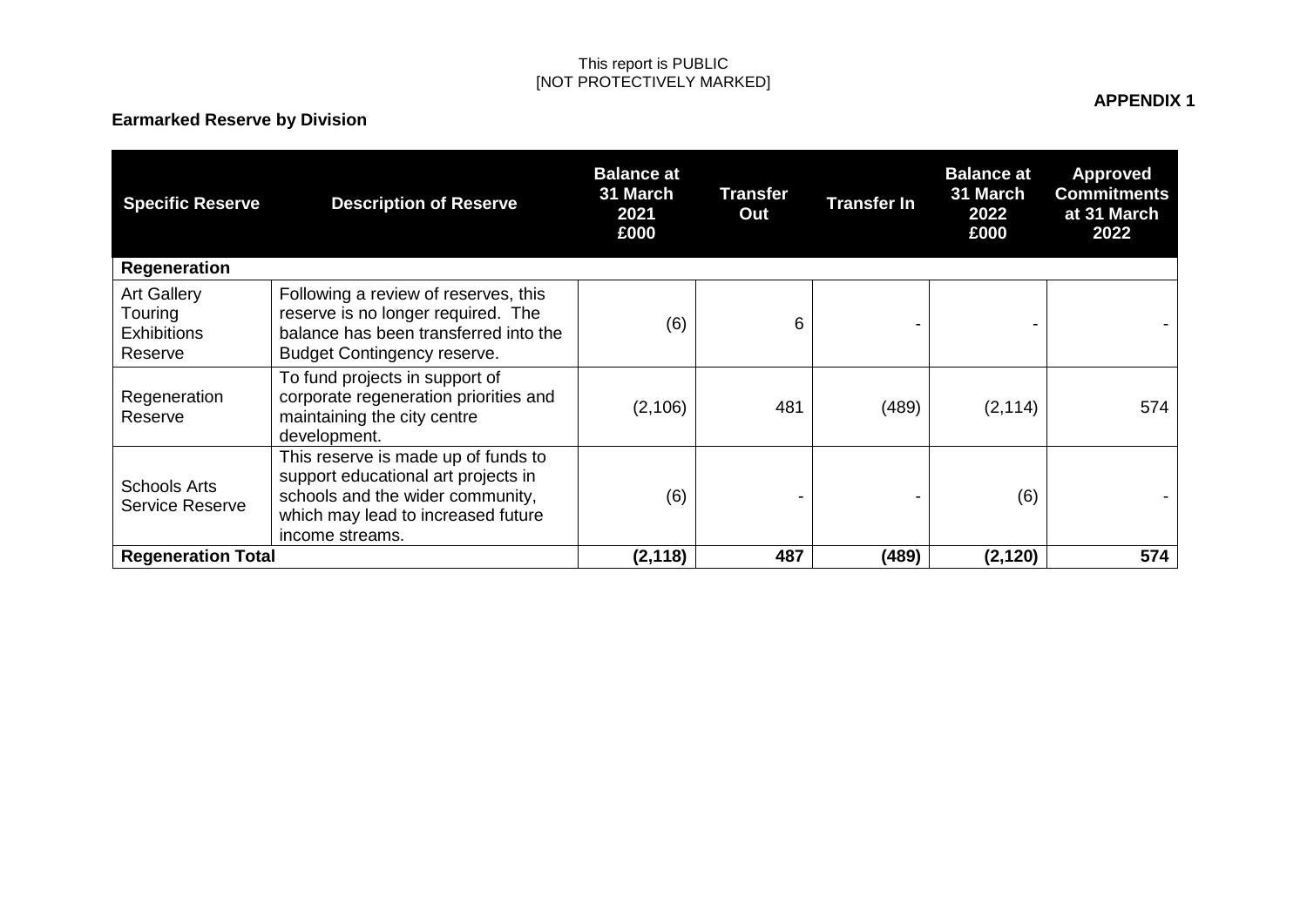# **Earmarked Reserve by Division**

| <b>Specific Reserve</b>                             | <b>Description of Reserve</b>                                                                            | <b>Balance at</b><br>31 March<br>2021<br>£000 | Transfer<br>Out | <b>Transfer In</b>       | <b>Balance at</b><br>31 March<br>2022<br>£000 | <b>Approved</b><br><b>Commitments</b><br>at 31 March<br>2022 |
|-----------------------------------------------------|----------------------------------------------------------------------------------------------------------|-----------------------------------------------|-----------------|--------------------------|-----------------------------------------------|--------------------------------------------------------------|
| <b>Finance</b>                                      |                                                                                                          |                                               |                 |                          |                                               |                                                              |
| Our Technology<br>Reserve                           | This amount has been set aside to<br>part fund costs arising from the<br>ongoing development of Agresso. | (271)                                         | 156             | $\overline{\phantom{0}}$ | (115)                                         | 44                                                           |
| Revenues and<br><b>Benefits Strategy</b><br>Reserve | Funds available to address changes<br>in benefit distribution.                                           | (2, 176)                                      | $\blacksquare$  | (1,205)                  | (3,381)                                       | 2,176                                                        |
| <b>Finance Total</b>                                |                                                                                                          | (2, 447)                                      | 156             | (1,205)                  | (3, 496)                                      | 2,220                                                        |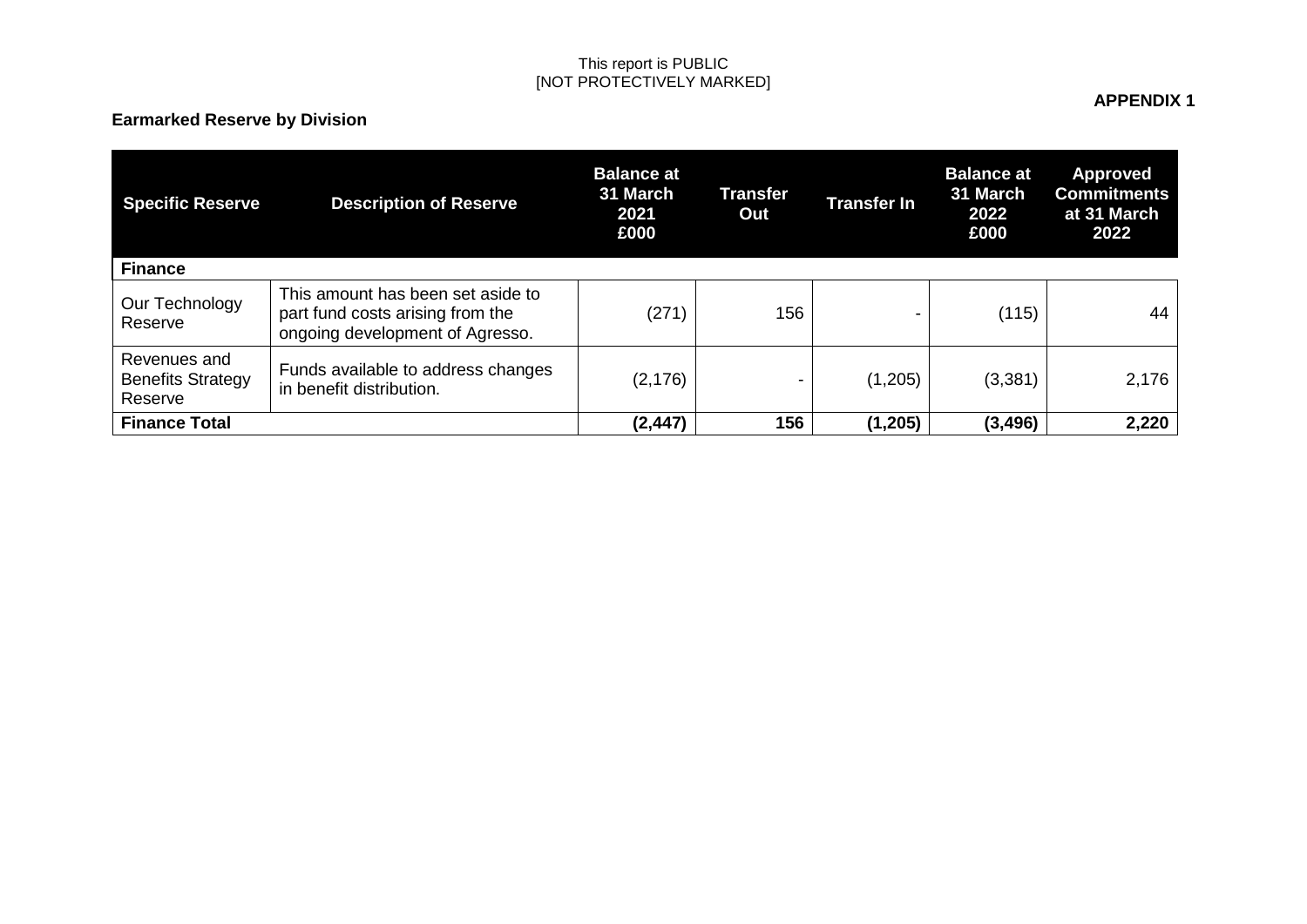# **Earmarked Reserve by Division**

| <b>Specific Reserve</b>      | <b>Description of Reserve</b>                                                                                                                                                                                                                                                              | <b>Balance at</b><br>31 March<br>2021<br>£000 | <b>Transfer</b><br>Out | <b>Transfer In</b> | <b>Balance at</b><br>31 March<br>2022<br>£000 | <b>Approved</b><br><b>Commitments</b><br>at 31 March<br>2022 |
|------------------------------|--------------------------------------------------------------------------------------------------------------------------------------------------------------------------------------------------------------------------------------------------------------------------------------------|-----------------------------------------------|------------------------|--------------------|-----------------------------------------------|--------------------------------------------------------------|
| <b>Governance</b>            |                                                                                                                                                                                                                                                                                            |                                               |                        |                    |                                               |                                                              |
| <b>Elections Reserve</b>     | This reserve has been established to<br>contribute the in-year underspend<br>against the local elections budget in<br>2020-2021 due to a fallow election<br>year. Funds in this reserve would<br>then be available to cover future<br>election costs in excess of the<br>available budget. | (183)                                         |                        |                    | (183)                                         |                                                              |
| <b>Ward Funds</b><br>Reserve | The Reserve is to carry forward<br>unspent Ward Funds for future use to<br>be determined in conjunction with<br>Councillors.                                                                                                                                                               | (147)                                         | 42                     | (19)               | (124)                                         |                                                              |
| Governance                   |                                                                                                                                                                                                                                                                                            | (330)                                         | 42                     | (19)               | (307)                                         |                                                              |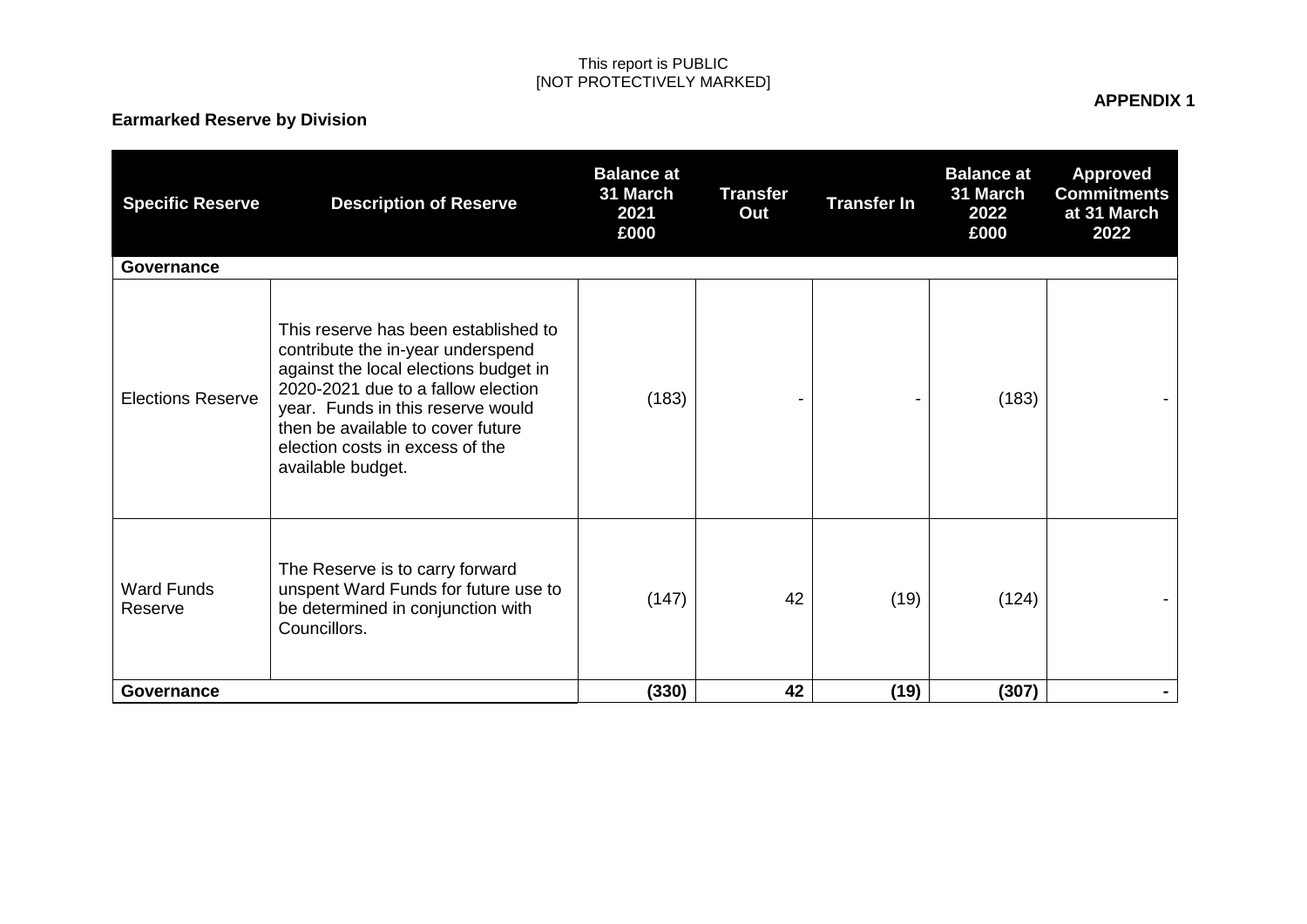# **Earmarked Reserve by Division**

| <b>Specific Reserve</b>             | <b>Description of Reserve</b>                                                                                                                                                      | <b>Balance at</b><br>31 March<br>2021<br>£000 | <b>Transfer</b><br>Out | <b>Transfer In</b> | <b>Balance at</b><br>31 March<br>2022<br>£000 | <b>Approved</b><br><b>Commitments</b><br>at 31 March<br>2022 |
|-------------------------------------|------------------------------------------------------------------------------------------------------------------------------------------------------------------------------------|-----------------------------------------------|------------------------|--------------------|-----------------------------------------------|--------------------------------------------------------------|
| <b>City Housing and Environment</b> |                                                                                                                                                                                    |                                               |                        |                    |                                               |                                                              |
| <b>Kickstart Loans</b>              | Recycling of funds secured following<br>the repayment of Kickstart Loans into<br>assistance for private sector housing<br>improvements.                                            | (72)                                          |                        |                    | (72)                                          |                                                              |
| Climate Change<br>Reserve           | Funds in this reserve are available for<br>climate change feasibility works and<br>will enable the Council to tackle<br>climate change with a shift to net<br>carbon zero by 2028. | (730)                                         |                        |                    | (730)                                         | 134                                                          |
|                                     | <b>City Housing and Environment Total</b>                                                                                                                                          | (802)                                         |                        |                    | (802)                                         | 134                                                          |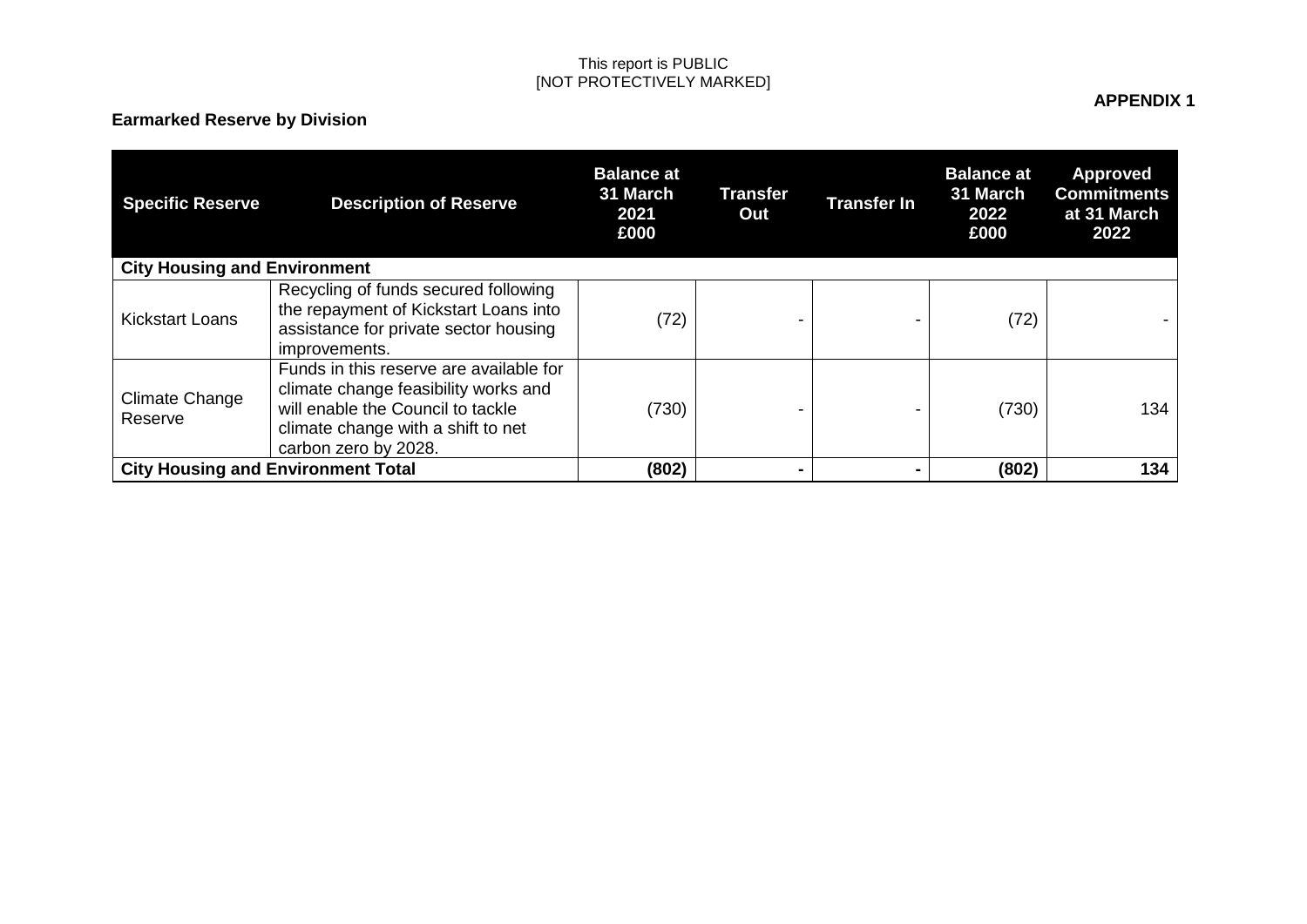# **Earmarked Reserve by Division**

| <b>Specific Reserve</b><br><b>Strategy</b> | <b>Description of Reserve</b>                                       | <b>Balance at</b><br>31 March<br>2021<br>£000 | Transfer<br>Out | <b>Transfer In</b> | <b>Balance at</b><br>31 March<br>2022<br>£000 | Approved<br><b>Commitments</b><br>at 31 March<br>2022 |
|--------------------------------------------|---------------------------------------------------------------------|-----------------------------------------------|-----------------|--------------------|-----------------------------------------------|-------------------------------------------------------|
| Digital Inclusion                          | To support the rollout of future<br>proofed digital infrastructure. | -                                             | -               | (95)               | (95)                                          | $\blacksquare$                                        |
| <b>Strategy Total</b>                      |                                                                     | н.                                            |                 | (95)               | (95)                                          | $\sim$                                                |